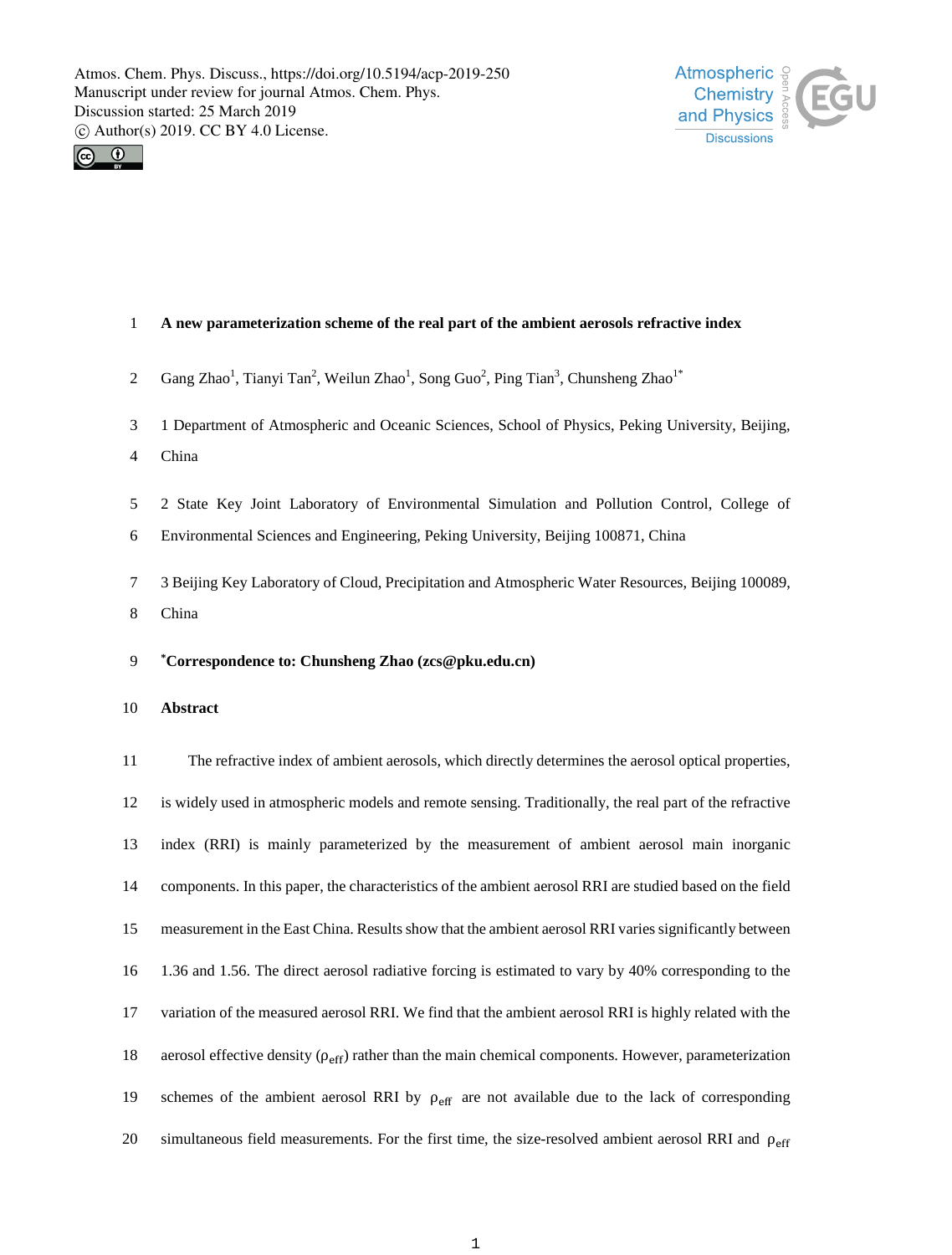



 are measured simultaneously by our designed measurement system. A new parameterization scheme 22 of the ambient aerosols RRI using  $\rho_{\text{eff}}$  is proposed. The measured and parameterized RRI agree well with the correlation coefficient of 0.76. Knowledge of the ambient aerosol RRI would improve our understanding of the ambient aerosol radiative effects.

## **1 Introduction**

 Atmospheric aerosols can significantly influence the reginal air quality and climate system by scattering and absorbing the solar radiation (Seinfeld et al., 1998). However, estimation of the aerosol radiative effects remains large uncertainties due to the high temporal and spatial variations in aerosol microphysical properties (Levoni et al., 1997). The complex refractive index (RI), which directly determines the aerosol scattering and absorbing abilities (Bohren and Huffman, 2007), is one of the most important microphysical parameters of aerosol optics and radiation. RI is widely employed in atmospheric models and remote sensing (Zhao et al., 2017). When estimating the direct aerosol radiative forcing (DARF), many studies show that great uncertainties may arise due to small uncertainties in the real prat of the RI (RRI). For non-absorbing particles, it was found that a small perturbation in RRI (0.003) can lead to an uncertainty of 1% in DARF (Zarzana et al., 2014). An increment of 12% in the DARF occurred when the RRI increases from 1.4 to 1.5 (Moise et al., 2015). Therefore, it is necessary to measure or parameterize the ambient aerosol RRI with high accuracy.

 Traditionally, the RRI is determined by aerosol chemical components (Han et al., 2009). Inversely, information of RRI may be helpful for the knowledge of ambient aerosol chemical information. Up 40 until now, there is limit information about the size-resolved RRI (RRI) of ambient particles. However, many studies find that ambient aerosols of different size have different properties such as shape (Peng et al., 2016), chemical composition (Hu et al., 2012) and density (Qiao et al., 2018). Characteristics of 43 the ambient aerosol RRI were not well studied yet.

The RRI of mono-component particle is defined by (Liu and Daum, 2008):

45 
$$
\frac{n^2 - 1}{n^2 + 2} = \frac{N_A \alpha}{3M} \rho_{eff}
$$
 (1),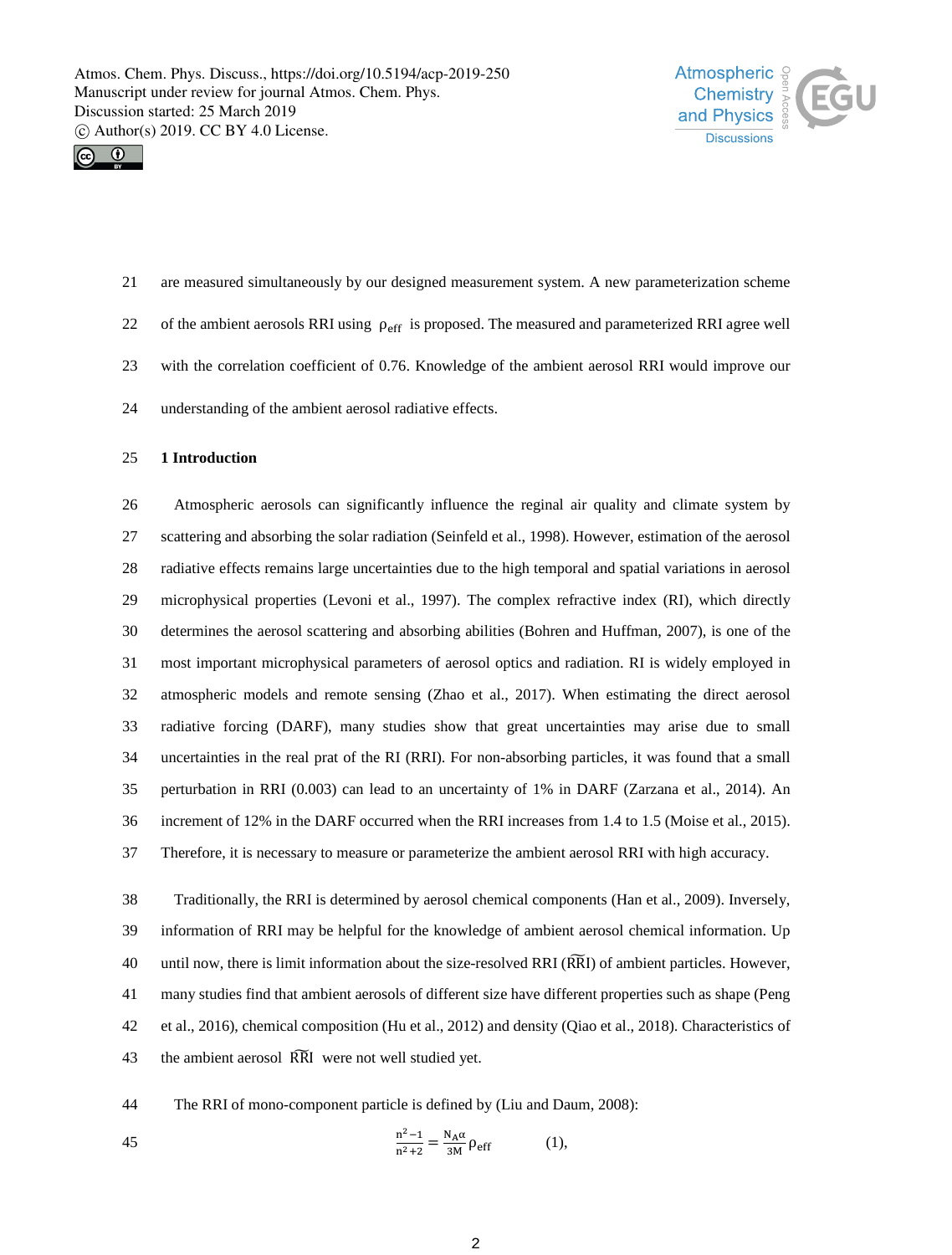



46 where N<sub>A</sub> is the universal Avagadro's number,  $\alpha$  is the mean molecular polarizability, M is the 47 molecular weight of the material and  $\rho_{\text{eff}}$  is the mass effective density of the chemical component. 48 For the ambient aerosol with multiple components, a common approach to calculate the aerosol 49 effective RRI by linear volume average (Hand and Kreidenweis, 2002;Liu and Daum, 2008;Hanel, 50 1968;Wex et al., 2002), which calculates the RRI by integrating partial refractive index  $n_i$  weighted 51 with the volume fraction  $f_i$ :

52  $n_e = \sum_i f_i n_i$  (2).

The  $\rho_{\text{eff}}$  is one of the crucial parameters in aerosol thermo-dynamical and optical models. The 54 ρeff can also be used to infer the ambient particle aging process (Peng et al., 2016). Based on equation 55 1, the aerosol  $\rho_{\text{eff}}$  is directly related to the aerosol RRI. Few studies measure the ambient aerosol RRI 56 and  $\rho_{\text{eff}}$  simultaneously. So far, parameterizations of the RRI by  $\rho_{\text{eff}}$  using the simultaneous 57 measurements are not available. Real-time measurements of the size-resolved  $\rho_{\text{eff}}$  ( $\tilde{\rho}_{\text{eff}}$ ) combined 58 with the RRI can help to better understand the relationship between the aerosol RRI and  $\rho_{\text{eff}}$ .

59 In this study, the aerosol RRI and  $\widetilde{p_{\text{eff}}}$  are measured simultaneously during a field measrument 60 conducted in Taizhou in the East China. The ambient aerosol RRI � is measured by our designed system, 61 which combines a differential mobility analyzer (DMA) and a single particle soot photometer (SP2) 62 (Zhao et al., 2018b). The  $\widetilde{p_{eff}}$  is measured by using a centrifugal particle mass analyzer (CMPA) and 63 a scanning mobility particle sizer (SMPS). The characteristic of the RRI and  $\tilde{\rho}_{eff}$  are analyzed in this 64 study. For the first time, a parameterization scheme of the RRI by the  $\rho_{\text{eff}}$  using the simultaneous 65 measurement is proposed. Based on the measured variability of the measured RRI, we estimated the 66 corresponding variation of the aerosol direct aerosol radiative forcing, which to some extent give 67 valuable knowledge for the aerosol radiative effects.

 The structure of this study is as follows: the descriptions of the instrument setup is given in section 2.1-2.3. The methodology of evaluating the aerosol optical properties and radiative effects corresponding to the variations of the measured RRI is shown in section 2.4 and 2.5 respectively. 71 Section 3.1 describes the characteristics of the measured the RRI and  $\widetilde{p_{\text{eff}}}$ . Section 3.3 propose the parameterization of the aerosol RRI. The corresponding variations in aerosol optical properties and radiative effects corresponding to the variations of the measured RRI are both discussed in section 3.4.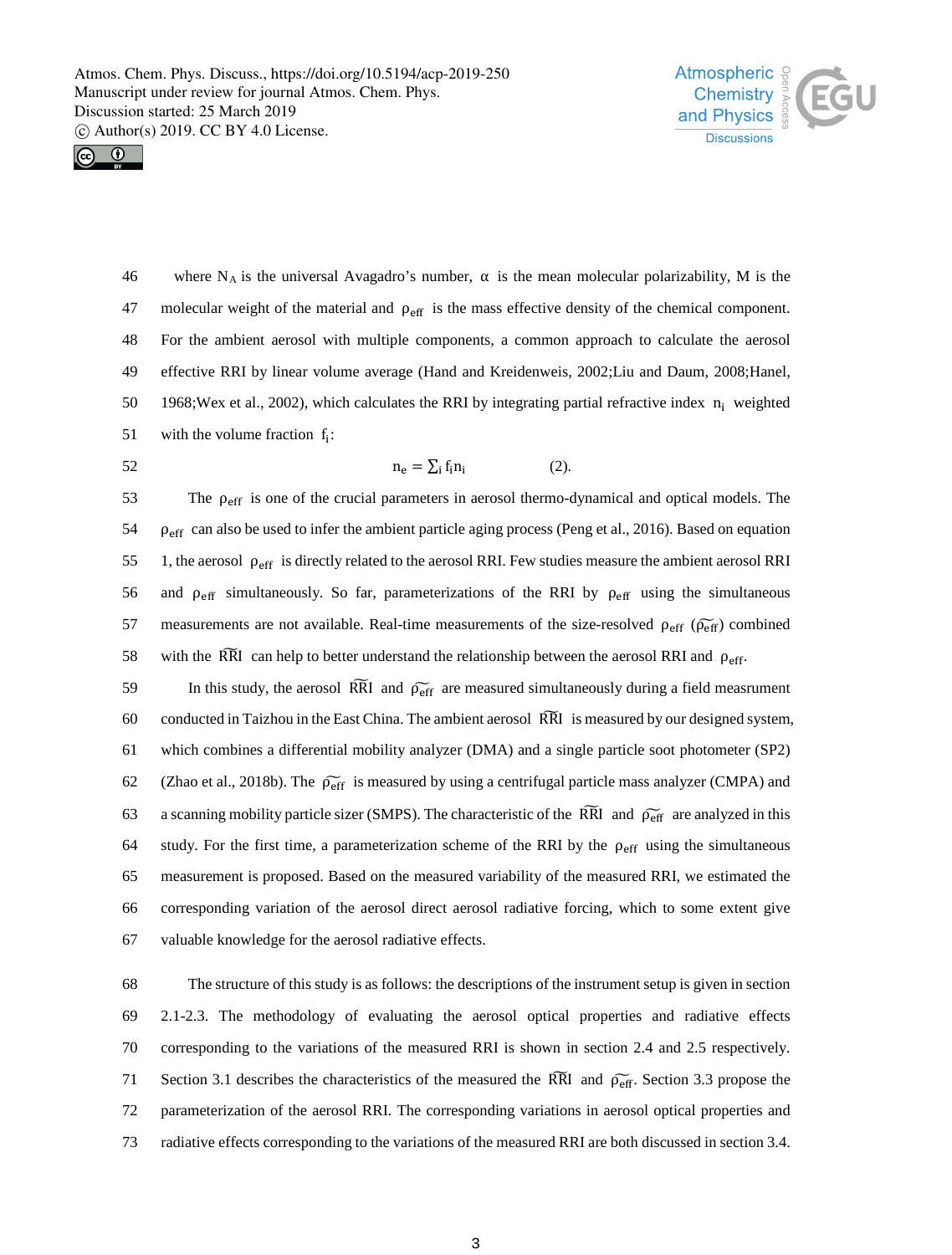



### **2 Data and Methods**

#### **2.1 Description of the measurement campaign**

The measurement was conducted in a suburban site Taizhou (119°57'E, 32°35'N), as shown in fig. S1(a), which lies in the south end of the Jianghuai Plain in the central Eastern China. It is located on the north east of the megacity Nanjing with a distance of 118 km. Another megacity Shanghai is 200 km away from Taizhou in the southeastern direction. The industrial area between Nanjing and Shanghai has experienced severe pollutions in the past twenty years. The average Moderate Resolution Imaging Spectroradiometer (MODIS) aerosol optical depth data at 550nm over the year 2017, as shown in fig. S1(b), also reflects that the measurement site is more polluted than the surrounding areas. During the field campaign, all of the instruments were placed in a container, in which the temperature was well controlled within 24 $\pm$ 2 °C. The sample air was collected from a PM<sub>10</sub> impactor (Mesa Labs, Model SSI2.5) mounted on the top of the container and then passed through a Nafion dryer tube to ensure that the relative humidity of the sample particles was controlled below 30%.

Along with the measurement of the RRI and  $\widetilde{\rho_{\text{eff}}}$ , the aerosol scattering coefficients ( $\sigma_{\text{sca}}$ ) at three different wavelengths (450, 525 and 635 nm) were measured by an nephelometer (Aurora 3000, Ecotech, Australia) (Müller et al., 2011) at a resolution of 5 minutes. The scattering truncation and non-Lambertian error was corrected using the method in Ma et al. (2011). The mass concentration of 91 the black carbon ( $m_{BC}$ ) is measured by an aethalometer (AE33) (Drinovec et al., 2015) and the  $\sigma_{abs}$ 92 is recorded every minute. The aerosol water-soluble ions  $(NH_4^+$ ,  $SO_4^{2-}$ ,  $NO_3^-$ ,  $Cl^-$ ) of PM<sub>2.5</sub> were measured by an In situ Gas and Aerosol Compositions Monitor (TH-GAC3000, China). The mass concentration of elementary carbon and organic carbon (OC) were measured using a thermal optical transmittance aerosol carbon analyzer (ECOC, Focused Photonics Inc.). The concentrations of Organic matters (OM) are achieved through multiplying OC concentration by 1.4 (Hu et al., 2012). The time resolution of the aerosol composition measurement was one hour.

 An automatic weather station was located next to the aerosol measurement container. The wind speed, wind direction, temperature (T) and relative humidity (RH) were measured in 1-minute time resolution.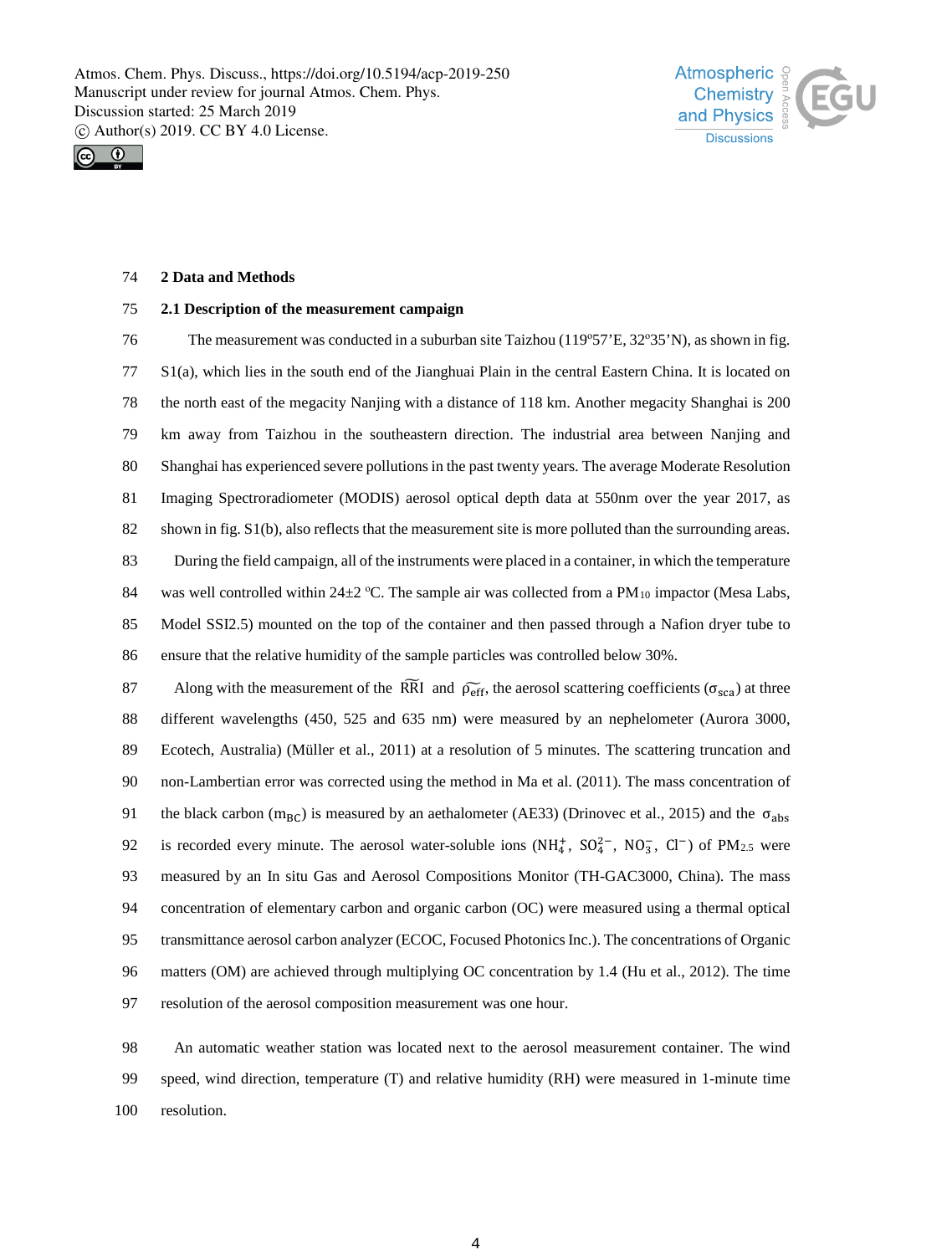



## 101 **2.2 Measuring the RRI**

102 A coupling DMA-SP2 system was employed to measure the aerosol RRI from  $24<sup>th</sup>$ , May to  $18<sup>th</sup>$ , June in 2018. This system is introduced elsewhere by Zhao et al. (2018b) and a brief description is presented here. As schematically shown in fig. S2, the monodispersed aerosols selected by a DMA (Model 3081, TSI, USA) are drawn into a SP2 to measure the corresponding scattering properties. The SP2 is capable of distinguishing the pure scattering aerosols from the black carbon (BC) containing aerosols by measuring the incandescence signals. For the pure scattering aerosol, the scattering 108 strength (S) measured by SP2 is expressed as:

109 
$$
S = C \cdot I_0 \cdot (\sigma_{45^0} + \sigma_{135^0})
$$
 (3),

110 where C is a constant that is determined by the instrument response character;  $I_0$  is the instrument's laser intensity;  $\sigma_{45}$ <sup>o</sup> and  $\sigma_{135}$ <sup>o</sup> is the scattering function of the sampled aerosol at 45<sup>o</sup> and 135<sup>o</sup>, 112 respectively;. From Mie scattering theory , aerosol size and RRI directly determine the scattering 113 function at a given direction. Inversely, the aerosol RRI can be retrieved when the aerosol size and 114 scattering strength are determined. This system can measure the ambient aerosol RRI with 115 uncertainty less than 0.02 (Zhao et al., 2018b).

116 Before the measurement, this system is calibrated with ammonia sulfate (RRI=1.52). The 117 relationships between the diameter and the measured scattering peak height are shown in fig. S3.

118 **2.3 Measuring the**  $\widetilde{\rho_{eff}}$ 

119 The *ρ*<sub>eff</sub> is measured by a Centrifugal Particle Mass Analyzer (CPMA, version 1.53, Cambustion 120 Ltd, UK) in tandem with a Scanning Mobility Particle Sizer (SMPS) system from 12<sup>th</sup>, June to 18<sup>th</sup>, 121 June in 2018. The  $\rho_{\text{eff}}$  is defined as

122  $\rho_{eff} = \frac{m_p}{\frac{\pi}{6} \times d_m^3}$  (4),

123 Where  $m_p$  is the particle mass and  $d_m$  is the aerosol mobility diameter selected by DMA.

 The controlling of the CPMA-SMPS system is achieved by self-established Labview software. The CPMA is set to scan twelve different aerosol mass at 1.0, 1.4, 2.0, 2.9, 4.2, 5.9, 8.5, 12.1, 17.2, 24.6, 35.0 and 50.0 fg every five minutes respectively. The SMPS scan the aerosol diameters between 60nm and 500nm every 5 minute, which results in a period of one hour for measuring the effective density of different mass.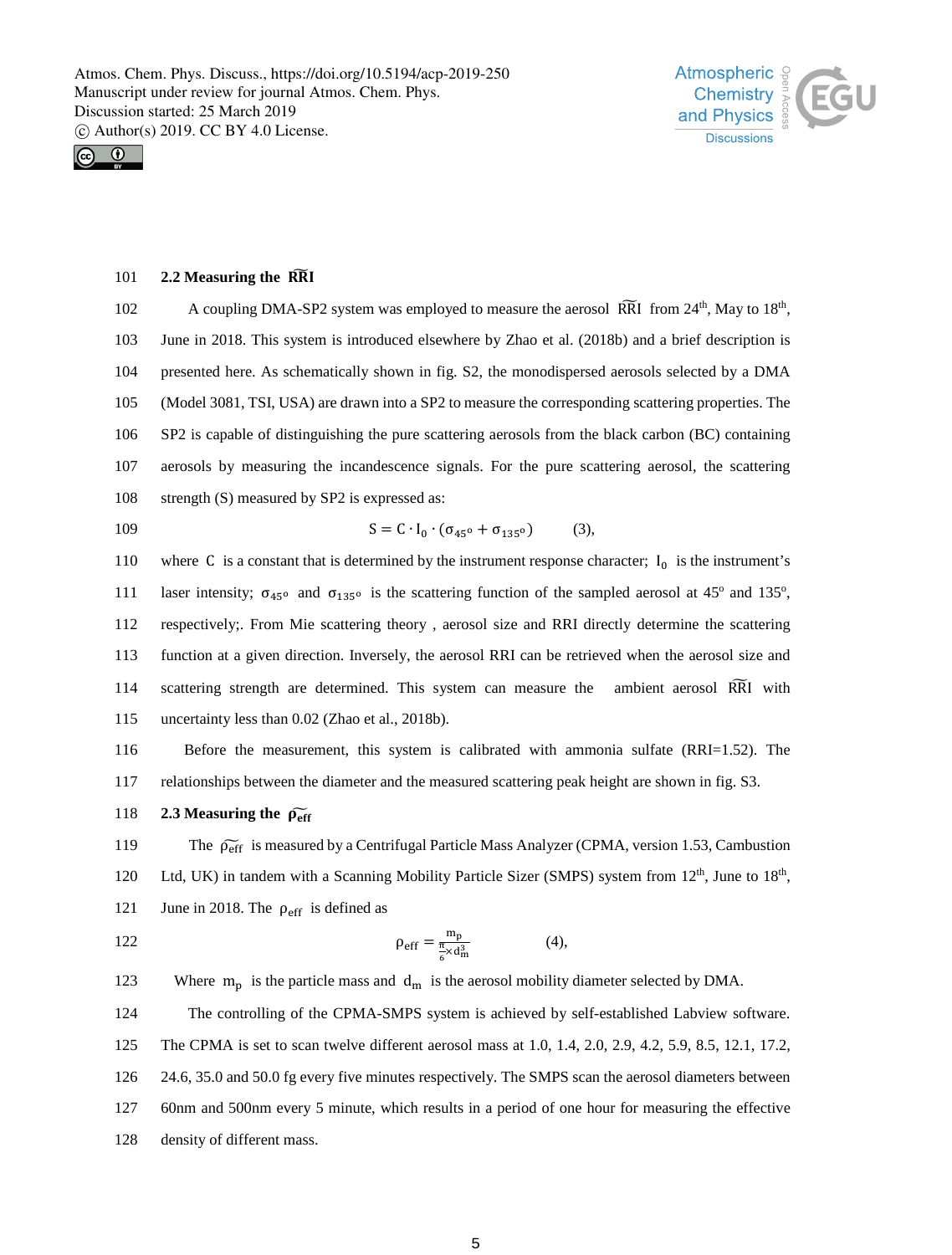



- At the beginning of the field measurement, the CPMA-SMPS system is calibrated using the PSL
- particles with different mass. The corresponding measured effective densities of PSL particles are 1.04
- 131 and 1.07  $g/cm^3$ , which agree well with the PSL material density of 1.05  $g/cm^3$ .

#### **2.4 Calculate aerosol optical properties using different RRI**

 The aerosol optical properties are highly related to the RRI. From Mie scattering theory, the variation in aerosol RRI may result in significant variations in the aerosol optical properties, such as aerosol 135 extinction coefficient ( $\sigma_{ext}$ ), the  $\sigma_{sca}$ , the single scattering albedo (SSA), and the asymmetry factor (g) 136 (Bohren and Huffman, 2007). SSA is defined as the ratio of  $\sigma_{\text{sca}}$  to  $\sigma_{\text{ext}}$ , which reflects concentration of the absorbing aerosol (Tao et al., 2014) to some extent. The g expresses the distribution of the scattering light intensity in different directions (Zhao et al., 2018a).

 In this study, the sensitivity studies of the aeorsol optical proprties to the aerosol RRI are carried out by employing the Mie scattering theory. The input variables of Mie scattering model includes the aerosol PNSD and BC mixing state and aerosol complex refractive index. The Mie model can calculate 142 the  $\sigma_{ext}$ ,  $\sigma_{sca}$ , SSA and g. The mixing state of the ambient BC comes from the measurements of the DMA-SP2 system. All of the aerosols are divided into pure scattering aerosols and BC-containing aerosols. The BC-containing aerosols are assumed to be core-shell mixed. As for the RI of BC, 145 1.8+0.54i is used (Kuang et al., 2015). With this, the aerosol  $\sigma_{ext}$ ,  $\sigma_{scat}$ , SSA and g at different RRI values can be calculated.

### **2.5 Estimating the aerosol DARF**

 In this study, the DARF under different aerosol RRI conditions is estimated by the Santa Barbara DISORT (discrete ordinates radiative transfer) Atmospheric Radiative Transfer (SBDART) model (Ricchiazzi et al., 1998). Under the cloud-free conditions, DARF at the TOA is defined as the difference between radiative flux under aerosol-free conditions and aerosol present conditions:

152 DARF =  $(f_a \downarrow -f_a \uparrow) - (f_n \downarrow -f_n \uparrow)$  (5),

153 where  $f_a \downarrow$  and  $f_a \uparrow$  are the downward and upward radiative irradiance with aerosol respectively; 154 f<sub>n</sub> ↓ and f<sub>n</sub> ↑ correspond to the radiative irradiance values under aerosol free conditions (Kuang et al., 2016).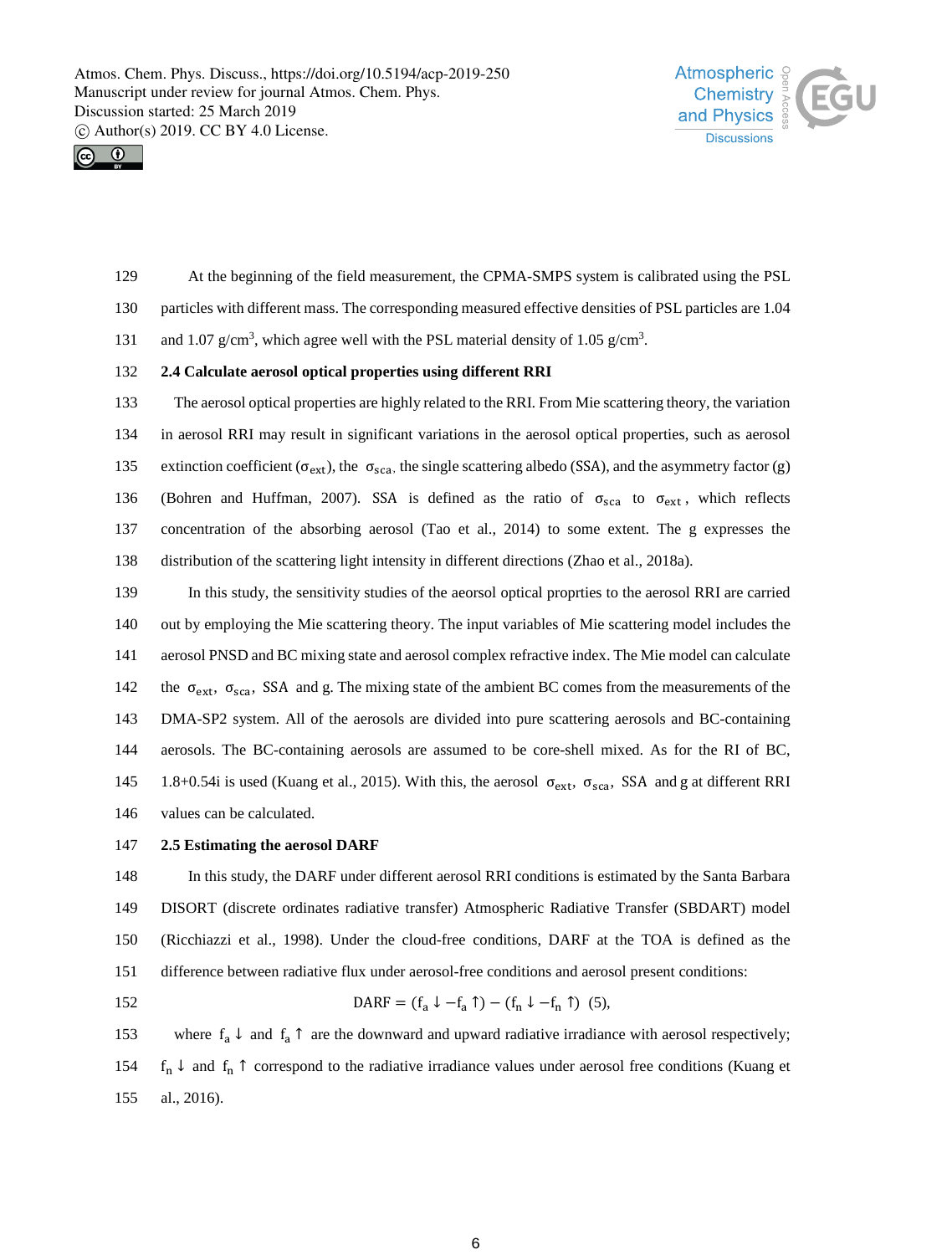



 Input data for the model are shown below. The vertical profiles of temperature, pressure and water vapor, which are the mean results of the radiosonde observations at Taizhou site during the field 158 measurement. Vertical distributions of aerosol  $\sigma_{ext}$ , SSA and g with a resolution of 50 m, are resulted from the calculation using the Mie Model and parameterized aerosol vertical distributions. More details of calculating the optical profiles can refer to Zhao et al. (2018a). The surface albedo adopt the mean results of MODIS V005 Climate Modeling Grid (CMG) Albedo Product (MCD43C3) at the area of Taizhou from May, 2017 to April, 2018. The other default values are used in the simulation (Ricchiazzi et al., 1998).

164 **3 Results and Discussions**

# 165 **3.1 The Measurements Results**

166 The overview of the measurement is shown in fig. S4. During the measurement, the mean wind 167 speed is relatively low with 2.13±1.13 m/s. The prevailing speed is south wind and south east wind. 168 The average T and RH are  $23\pm 6.4^{\circ}$ C and 74.0 $\pm$ 18.7% respectively. The T and RH show evident diurnal 169 cycles as illustrated in fig. S5 (a) and (b). The T gets its peak values at 15:00 in the afternoon and the 170 lowest value at 4:00 at night. The RH exhibited opposite trend. During the campaign, the rain occurred 171 at the night of 25<sup>th</sup>, 28<sup>th</sup>, 31<sup>st</sup> in May, which can be reflected by the high RH shown in fig. S4 (b). The 172 mean m<sub>BC</sub> is 3.82 $\pm$ 3.37  $\mu$ g/m<sup>3</sup> and the mean  $\sigma_{sca}$  at 525 nm is 276 $\pm$ 230 Mm<sup>-1</sup>. Both the m<sub>BC</sub> and 173  $\sigma_{\text{sca}}$  shows evident diurnal variation based on fig. S5 (c) and (d), which is highly related to the 174 development of the mixing layer height, the local emission and the ambient aging process. The m<sub>BC</sub> 175 and  $\sigma_{\text{sca}}$  peak at around 7:00 in the morning and reach the valley at 15:00 in the afternoon. The peak 176 values of the m<sub>BC</sub> and  $\sigma_{sca}$  are about three time of the minimum value correspondingly.

Based on the  $m_{BC}$  and  $\sigma_{sca}$  time series, there were total two pollution episodes occurred during 178 this campaign. The first episode happens from  $28<sup>th</sup>$ , May to  $30<sup>th</sup>$ , May and the maximum values of 179 m<sub>BC</sub> and σ<sub>sca</sub> reach 20  $\mu$ g/m<sup>3</sup> and 1197 Mm<sup>-1</sup>, which is about 5 times the concentrations of the mean 180 aerosol loading. The second period of pollution happens from the night of 4<sup>th</sup>, June to 7<sup>th</sup> June, and 181 doesn't last long. The corresponding m<sub>BC</sub> and  $\sigma_{sca}$  reaches 14 μg/m<sup>3</sup> and 1210Mm<sup>-1</sup>. A moderate 182 polluted condition between 1<sup>st</sup>, June and 3<sup>rd</sup>, June is observed. Another moderate pollution happens 183 during the 11<sup>th</sup>, June and 14<sup>th</sup>, when the RRI and  $\widetilde{p_{\text{eff}}}$  are measured simultaneously.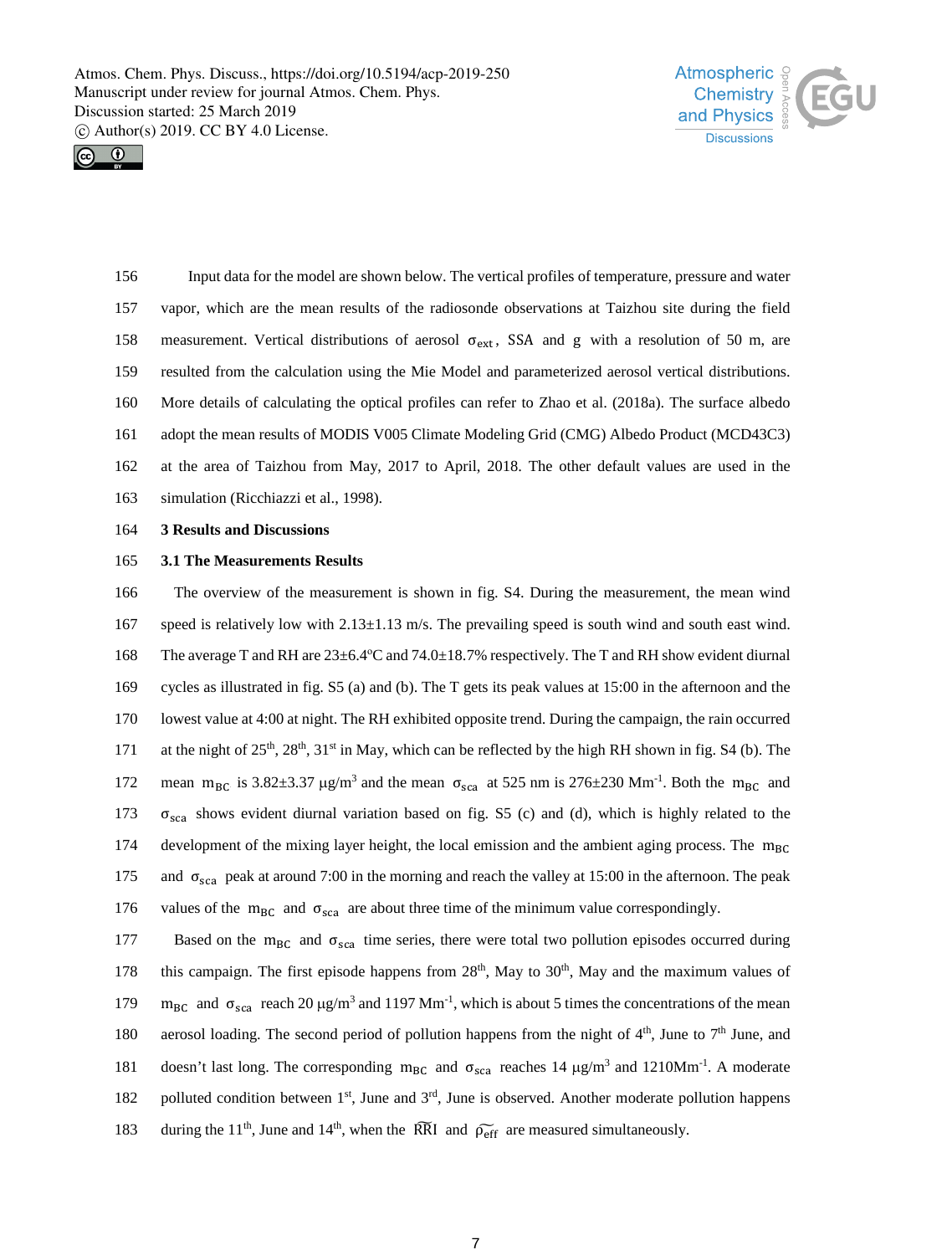



184 Fig. 1 shows the time series of the concurrently measured RRI and  $\tilde{p_{eff}}$ . During this period, the 185  $\sigma_{\text{sca}}$  is relatively low with a mean value of 167±74 Mm<sup>-1</sup>. The RRI and  $\widetilde{\rho_{\text{eff}}}$  vary from 1.34 to 1.54 186 and the  $\widetilde{\rho_{\text{eff}}}$  ranges between 1.21 to 1.80 g/cm<sup>3</sup>. From fig. 1, the measured RRI shows the same 187 variation pattern with the  $\rho_{\text{eff}}$ . Both the RRI and  $\rho_{\text{eff}}$  increase with the diameter, which may 188 indicate that the aerosol chemical composition varies among different aerosol particle size.

189 As for the RRI, the measured RRI values of ambient aerosol for 200nm, 300nm and 450nm show large variations from 1.36 to 1.56. The corresponding mean RRI values for 200nm, 300nm and 450nm are 1.425±0.031, 1.435±0.041, 1.47±0.059 as shown in fig. S4 (e). When comparing the probability distribution of the RRI for different diameter in fig. 3 (b), (d) and (f), we find that the RRI is more dispersed when the particle size increases, implicating that the aerosol compositions become 194 complicated when the aerosol get aged. Fig. 3 (a), (c) and (e) give diurnal variation of the RRI values at different particle sizes of 200 nm, 300 nm and 450 nm. The RRI shows slightly diurnal cycles for different diameters. They reach the peak at about 15:00 in the morning and fall to the valley at around 9:00 in the afternoon.

 The range of the measured RRI (1.34~1.56) is a little larger than the literature values. The past measurement of the ambient aerosol RRI values varies between 1.4 and 1.6 (Dubovik, 2002;Guyon et al., 2003;Zhang et al., 2016) over different measurement site. This is the first time that such high variations in ambient aerosol RRI were observed at one site.

202 The  $\tilde{p}_{\text{eff}}$  shows almost the same diurnal variations as the RRI as shown fig. S6. The diurnal 203 variations of the  $\widetilde{\rho_{\text{eff}}}$  is more dispersed because the time period of measuring the  $\widetilde{\rho_{\text{eff}}}$  is shorter (7 204 days) comparing with the time of RRI (28 days). It is evident that the  $\rho_{\text{eff}}$  increased with particle 205 size.

# 206 **3.2 Aerosol Chemical Composition versus the RRI**

 From equation (1) and (2), the aerosol RRI can be determined by aerosol chemical composition (Liu and Daum, 2008). Many studies calculate the RRI using the measurement results of the relative contributions of aerosol chemical composition (Yue et al., 1994;Hanel, 1968;Guyon et al., 2003;Stelson, 1990;Wex et al., 2002). However, there is no comparison between the RRI calculated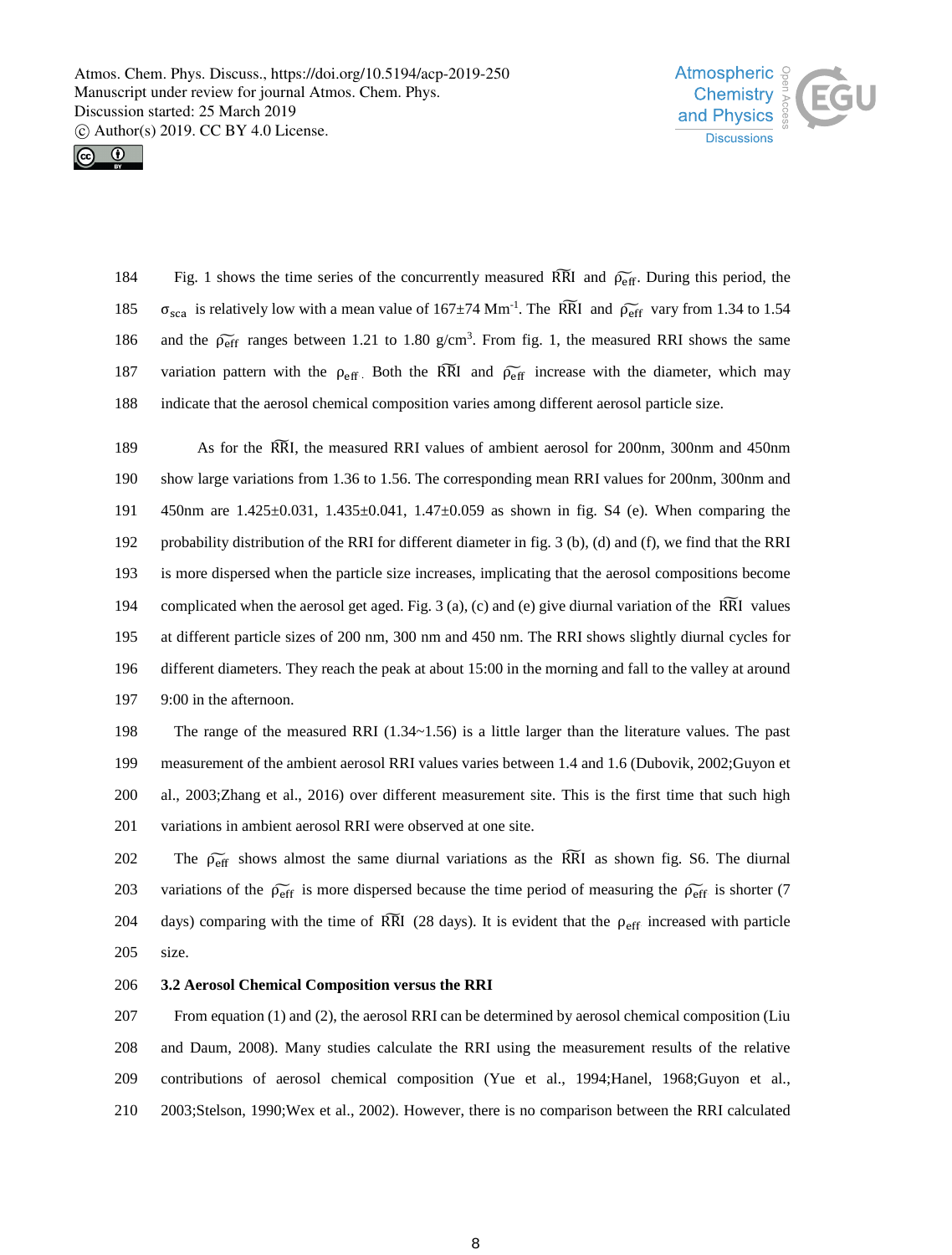



- from chemical composition and real-time measurement until now. In this study, the relationship
- between the measured RRI and the mass fraction of each ion components is investigated.
- As illustrated in fig. 3, the RRI tend to increase with the OM mass fraction ratio, which implies that the OM may play an important role in aerosol scattering properties. This is in agreement with the Aldhaif et al. (2018), where the aerosol OM contributes a lot to the ambient aerosol mass 216 concentrations. The RRI have implicit relationship with the mass fraction of the  $\sigma_{\text{sca}}$  at 525 nm, 217 SO<sup>2</sup><sup>-</sup>, Cl<sup>−</sup>, and NO<sub>3</sub>. The mass ratio of NH<sup>+</sup><sub>4</sub> seems to be negatively correlated with the RRI. At the same time, the measured RRI values have no clear relationship with the absolute mass concentrations of the main aerosol chemical components, as shown in fig. S7.
- The RRI is also calculated by applying the method proposed by Stelson (1990), in which the bulk chemical composition is used. The comparison between the calculated RRI and the measured RRI is shown in fig. S8. It can be noticed that the calculated RRI and the measured RRI doesn't agree well. There are several reasons that may cause the discrepancies. The first reason might be that the aerosol chemical information used in the method is the average mass of whole aerosol population. The aerosol chemical composition may vary significantly among different size. Secondly, the OM of the ambient aerosols is very complicated and the influence of the OM on the aerosol RRI has not been studied well. Therefore, more research is necessary when parameterizing the ambient aerosol RRI with the measured aerosol chemical composition.
- **3.3 Parameterizing the RRI using**

230 As shown in fig. 1, there is good consistence between the variation of the measured RRI and  $\rho_{\text{eff}}$ . 231 When defining the specific refractive index Re with Re  $=\frac{n^2-1}{n^2+2}$ , we found that the Re is highly 232 correlated with  $\rho_{\text{eff}}$  by a R<sup>2</sup> equaling 0.76 (fig. 4). The linear relationships between the Re and  $\rho_{\text{eff}}$ is:

$$
Re = \frac{n^2 - 1}{n^2 + 2} = 0.18p
$$
 (5).

235 Based on equation (5) and fig. 4 the aerosol RRI can be parameterized by the  $\rho_{\text{eff}}$  with high accuracy and the uncertainties of the calculated RRI using equation 5 can be constrained within 0.025.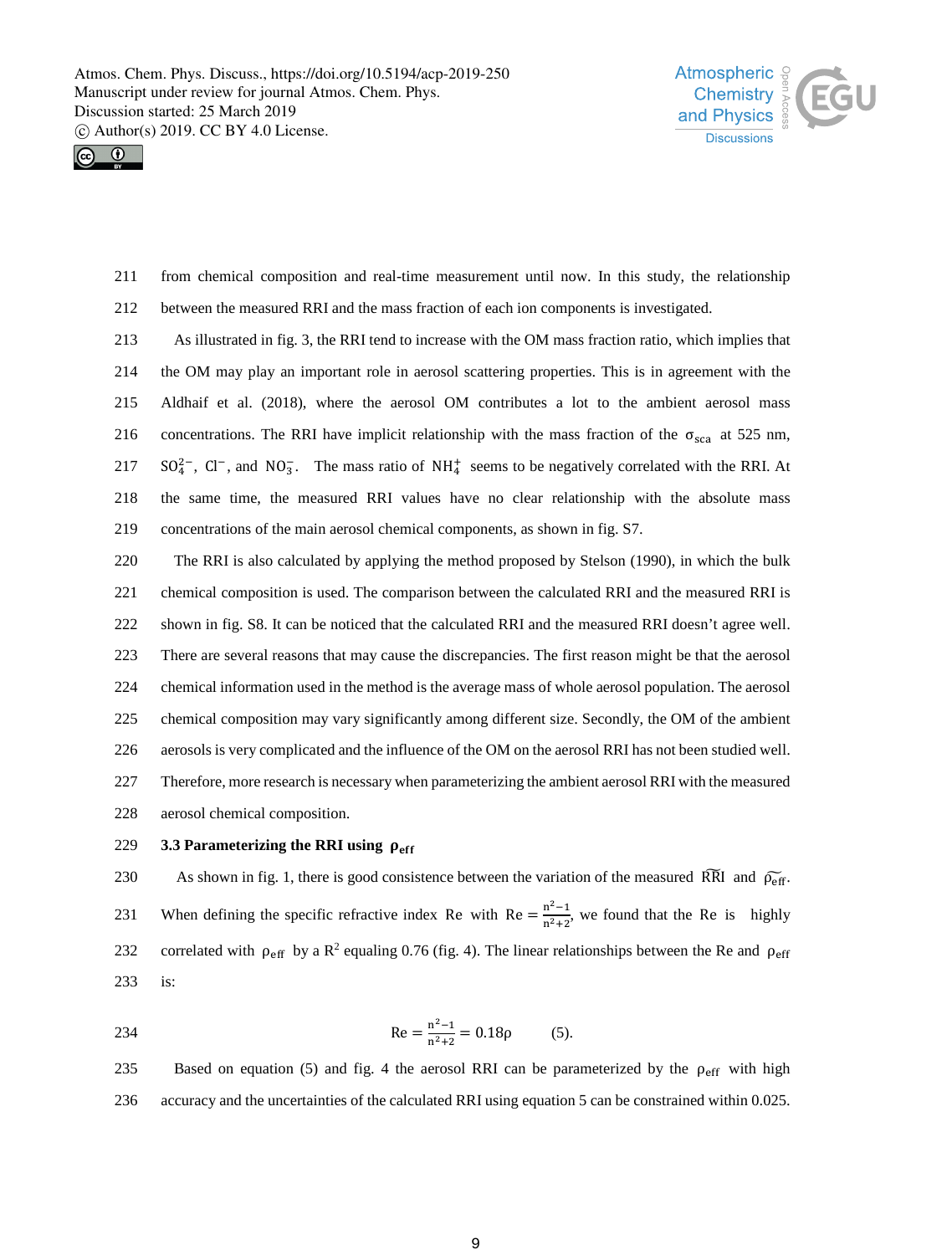



237 The aerosol  $\rho_{\text{eff}}$  is easier to be measured, and equation 5 might be used as a good probe of parameterizing the RRI.

239 In the previous, Liu and Daum (2008) summarized some of the measured RRI and the  $\rho_{\text{eff}}$ , and parameterized the RRI as

241  $\frac{n^2-1}{n^2+2} = 0.23\rho^{0.39}$  (6).

 The feasibility of this scheme is tested here and the results are shown in fig. S9. The measured and parameterized RRI using the method of Liu and Daum (2008) deviated from 1:1 line. The deviations might be caused by that the proposed parameterization scheme by Liu and Daum (2008) does not base on the simultaneous field measurement.

# **3.4 Influence of RRI Variation on Aerosol Optical Properties and Radiative Properties**

 The measured RRI varies between 1.34 and 1.56 during the field campaign. The corresponding 248 aerosol optical properties are estimated. Fig. 5 gives the variation of the aerosol  $\sigma_{sca}$ , SSA and g. 249 From fig. 5, the  $\sigma_{sca}$  varies from 162 Mm<sup>-1</sup> to 308 Mm<sup>-1</sup>. The SSA varies between 0.843 and 0.895, which matches the variations of the dry aerosol SSA for different aerosol size distributions in the North China Plain (NCP) (Tao et al., 2014). As for the aerosol g, it decreases from 0.667 to 0.602 with the increment of the aerosol RRI. The ambient g values in the NCP are found within 0.55 and 0.66 (Zhao et al., 2018a). Thus, the variations of the RRI have significant influence on the g. The aerosol optical properties change significantly with the variation of the ambient aerosol RRI. The DARF values under different RRI are also estimated and the results are illustrated in fig. 5(b).

When the aerosol RRI increases from 1.4 to 1.5, the DARF varies from -6.17 to -8.35, corresponding

to 15% variation in DARF. This values are in accordance with the work of Moise et al. (2015), who

- estimate that an increment of 12% in the DARF occurs when the RRI varies from 1.4 to 1.5. The DARF
- 259 can change from -4.9 w/m<sup>2</sup> to -10.14 w/m<sup>2</sup> when the aerosol RRI increase from 1.34 to 1.56, which
- corresponding to 40% variation in DARF. We recommend that the real-time measured RRI be used
- rather than a constant RRI when estimating the ambient aerosol optical and radiative properties.
- **4 Conclusions**

 The ambient aerosol RRI is a key parameter in determining the aerosol optical properties and knowledge of it can help constrain the uncertainties in aerosol radiative forcing. In this study, the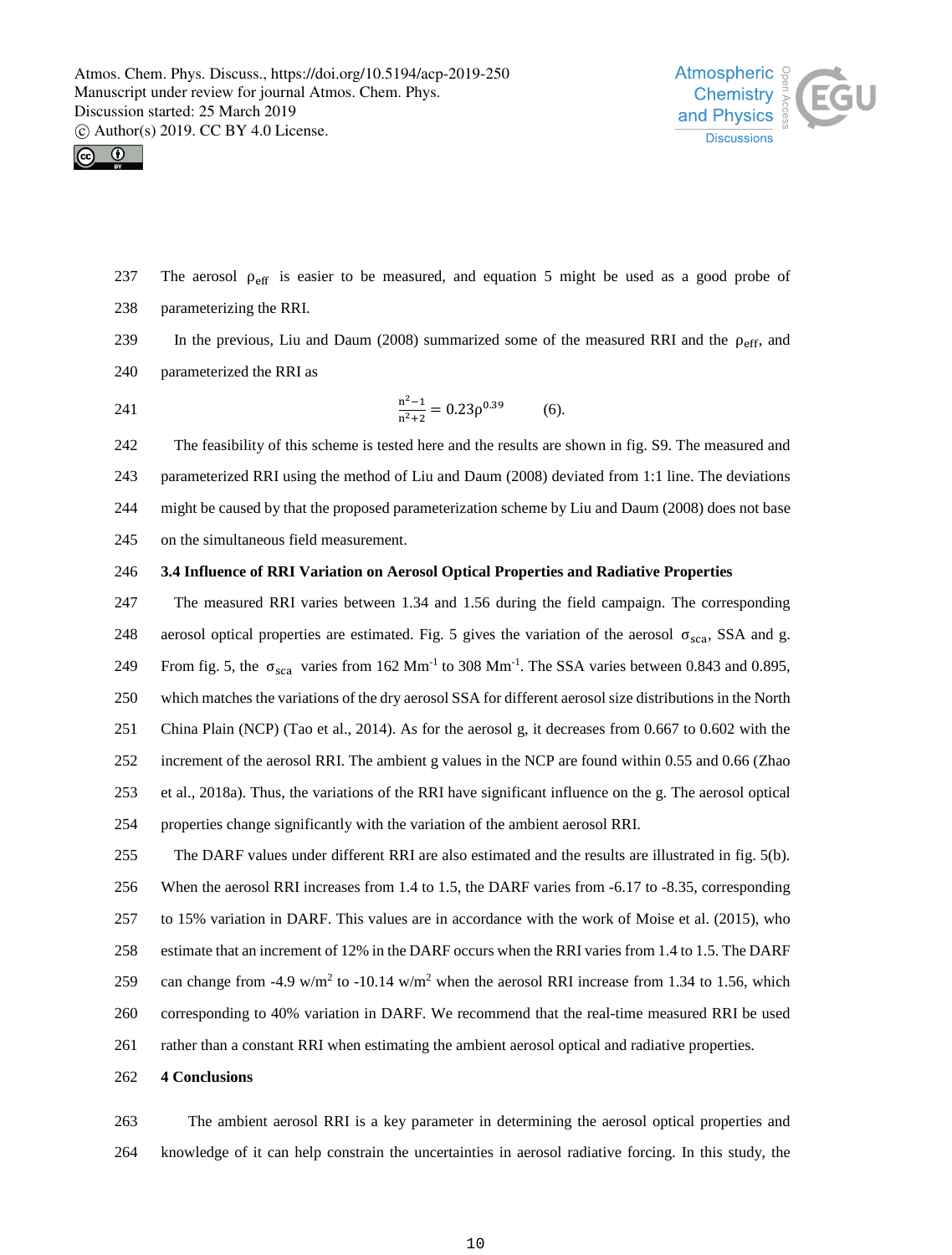



265 ambient aerosol RRI were measured at Taizhou, in the Jianghuai Plain of China by using a DMA in 266 tandem with a SP2 from  $24<sup>th</sup>$ , May to  $18<sup>th</sup>$ , June in 2018.

 Results show that the ambient aerosol RRI varies over a wide range between 1.34 and 1.56. The RRI increases slowly with the increment of the aerosol diameter. The mean aerosol RRI values are 1.425±0.031, 1.435±0.041, 1.47±0.059 at 200nm, 300nm and 450nm respectively. Probability distributions of the RRI show that the RRI is more dispersed with the increment of aerosol dimeter, which reflect the complexing aging processing of the ambient aerosol. The aerosol optical properties change significantly and the DARF is estimated to vary by 40% corresponding to the variation of the measured ambient aerosol RRI. The real-time measured RRI should be used rather than a constant RRI when estimating the ambient aerosol optical and radiative properties.

 Traditionally, the ambient aerosol RRI is mainly calculated by using the corresponding measured main chemical inorganic compositions of aerosols. We find that the ambient aerosol RRI is highly 277 related with the  $\rho_{\text{eff}}$  rather than the main chemical compositions of aerosols. There is discrepancy between the measured and parameterized RRI using the traditional method. This might be resulted from two reasons. The first one is that the aerosol chemical information used for calculation is the total aerosol loading. The aerosol chemical compositions may change significantly among different size. Another one is that the influence of OM of ambient aerosols is not considered. The RRI of OM varies significantly for different compositions (Moise et al., 2015).

283 Despite that the RRI is related with the  $\rho_{\text{eff}}$ , parameterization scheme of the ambient aerosol RRI 284 using  $\rho_{\text{eff}}$  is not available due to the lack of simultaneously measurement. For the first time, the RRI 285 and  $\tilde{\rho}_{eff}$  were measured simultaneously using our designed system. The  $\tilde{\rho}_{eff}$  is measured during 286 the field campaign by employing a CMPA and a SMPS from  $12<sup>th</sup>$ , June to  $18<sup>th</sup>$ , June in 2018.

287 A new parameterization scheme of the ambient aerosol RRI using the  $\rho_{\text{eff}}$  is proposed based on the field measurement results. The measured and parameterized RRI agree well with the correlation coefficient of 0.76. This simple scheme is reliable and ready to be used in the calculation of aerosol optical and radiative properties. The corresponding measurement results can also be further used in climate model.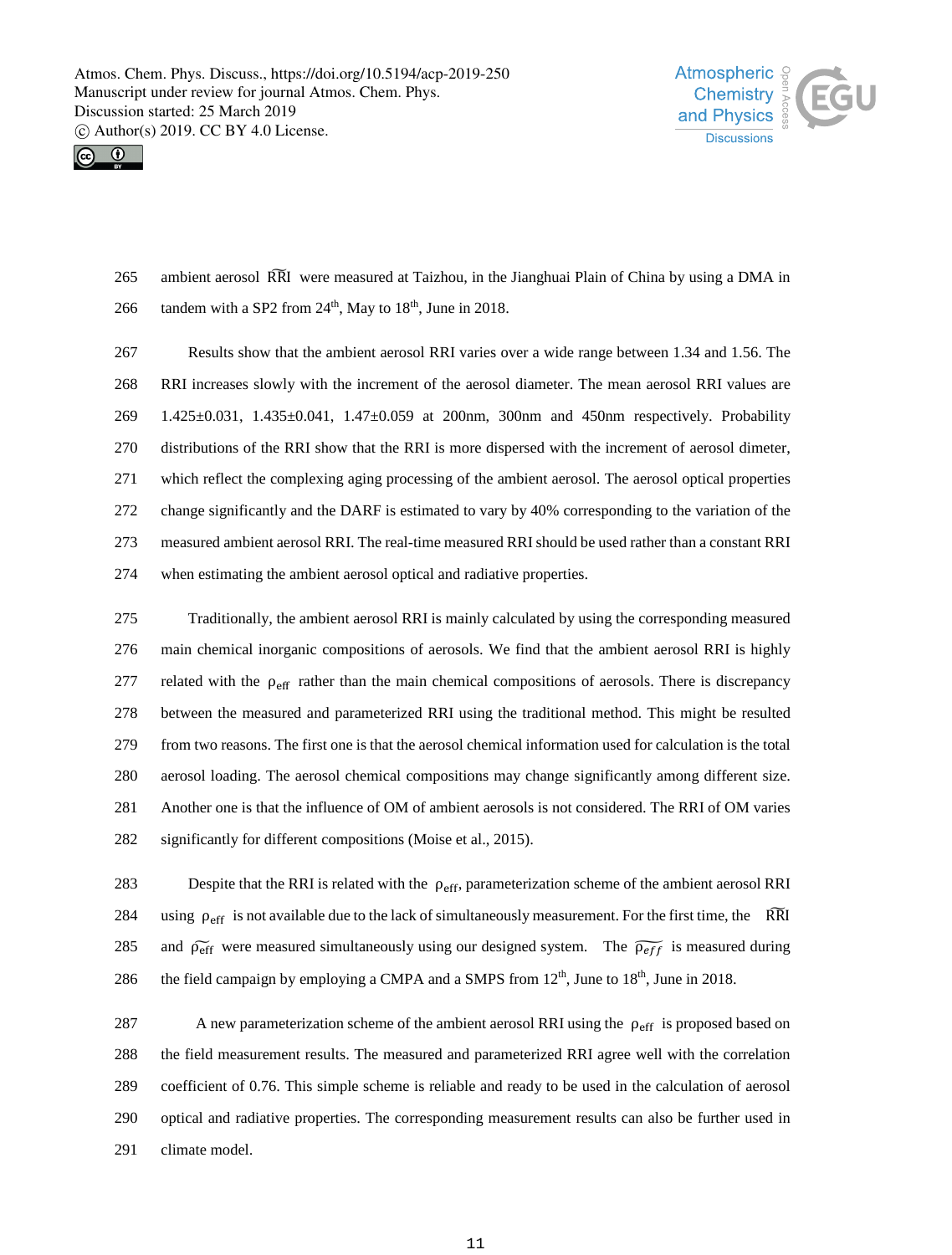



- 
- **Competing interests.** The authors declare that they have no conflict of interest.
- **Data availability.** The data used in this study is available when requesting the authors.
- **Author contributions.** GZ, CZ, WZ and SG designed and conducted the experiments; PT, TY and
- GZ discussed the results.
- **Acknowledgments.** This work is supported by the National Natural Science Foundation of China
- (41590872) and National Key R&D Program of China (2016YFC020000:Task 5).

# **References**

- Aldhaif, A. M., Stahl, C., Braun, R. A., Moghaddam, M. A., Shingler, T., Crosbie, E., Sawamura, P.,
- Dadashazar, H., Ziemba, L., Jimenez, J. L., Campuzano-Jost, P., and Sorooshian, A.: Characterization
- of the Real Part of Dry Aerosol Refractive Index Over North America From the Surface to 12 km,
- Journal of Geophysical Research: Atmospheres, 10.1029/2018jd028504, 2018.
- Bohren, C. F., and Huffman, D. R.: Absorption and Scattering by a Sphere, in: Absorption and
- Scattering of Light by Small Particles, Wiley-VCH Verlag GmbH, 82-129, 2007.
- Drinovec, L., Močnik, G., Zotter, P., Prévôt, A. S. H., Ruckstuhl, C., Coz, E., Rupakheti, M., Sciare,
- J., Müller, T., Wiedensohler, A., and Hansen, A. D. A.: The "dual-spot" Aethalometer: an improved
- measurement of aerosol black carbon with real-time loading compensation, Atmospheric Measurement
- Techniques, 8, 1965-1979, 10.5194/amt-8-1965-2015, 2015.
- Dubovik, O.: Variability of absorption and optical properties of key aerosol types observed in
- worldwide locations, J.atmos.sci, 59, 590-608, 2002.
- Guyon, P., Boucher, O., Graham, B., Beck, J., Mayol-Bracero, O. L., Roberts, G. C., Maenhaut, W.,
- Artaxo, P., and Andreae, M. O.: Refractive index of aerosol particles over the Amazon tropical forest
- during LBA-EUSTACH 1999, Journal of Aerosol Science, 34, 883-907, 10.1016/s0021-
- 8502(03)00052-1, 2003.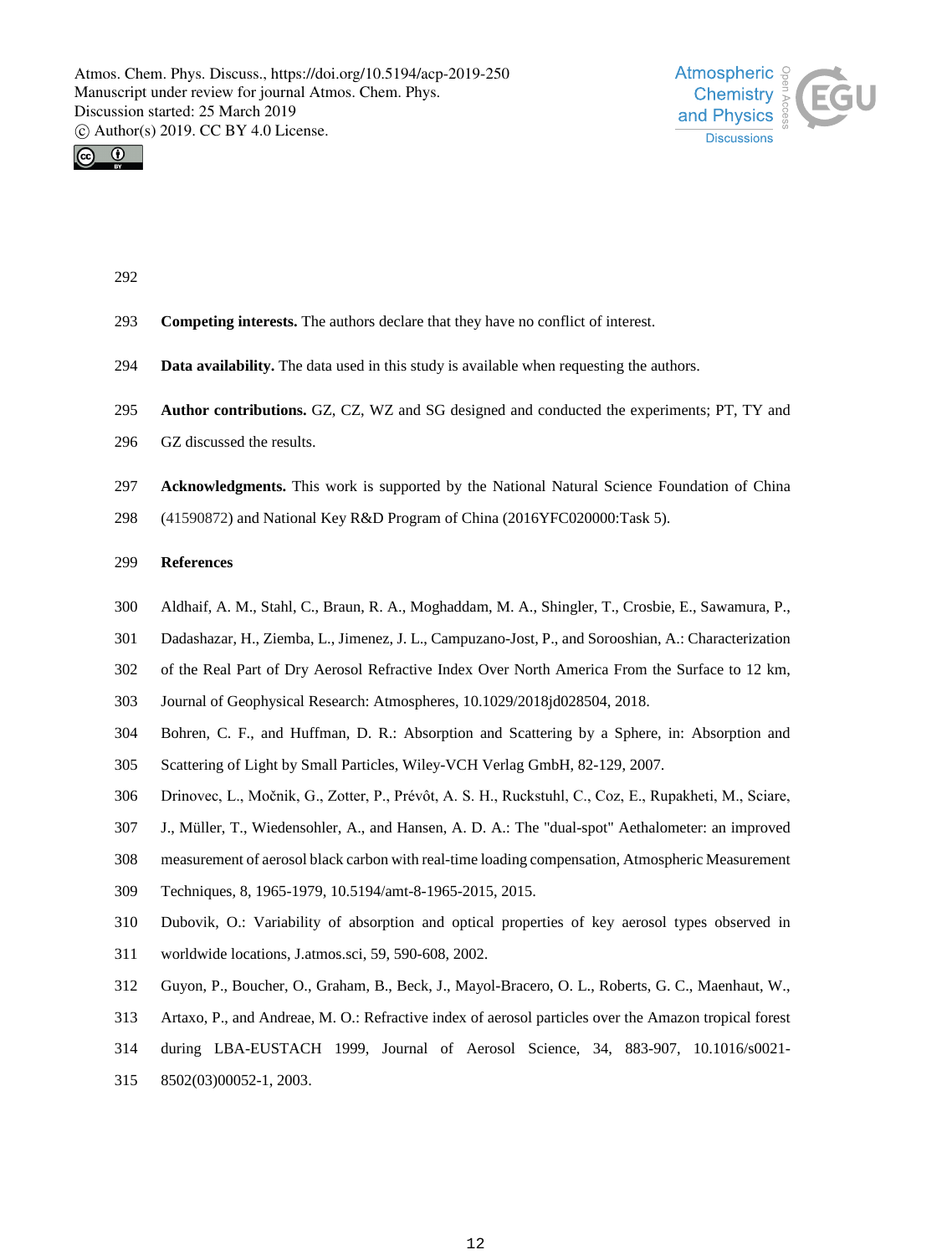



- Han, Y., Lü, D., Rao, R., and Wang, Y.: Determination of the complex refractive indices of aerosol
- from aerodynamic particle size spectrometer and integrating nephelometer measurements, Applied
- Optics, 48, 4108-4117, 10.1364/AO.48.004108, 2009.
- Hand, J. L., and Kreidenweis, S. M.: A New Method for Retrieving Particle Refractive Index and
- Effective Density from Aerosol Size Distribution Data, Aerosol Sci. Technol., 36, 1012-1026,
- 10.1080/02786820290092276, 2002.
- Hanel, G.: REAL PART OF MEAN COMPLEX REFRACTIVE INDEX AND MEAN DENSITY OF
- SAMPLES OF ATMOSPHERIC AEROSOL PARTICLES, Tellus, 20, 371-&,
- 10.3402/tellusa.v20i3.10016, 1968.
- Hu, M., Peng, J., Sun, K., Yue, D., Guo, S., Wiedensohler, A., and Wu, Z.: Estimation of size-resolved
- ambient particle density based on the measurement of aerosol number, mass, and chemical size
- distributions in the winter in Beijing, Environ Sci Technol, 46, 9941-9947, 10.1021/es204073t, 2012.
- Kuang, Y., Zhao, C. S., Tao, J. C., and Ma, N.: Diurnal variations of aerosol optical properties in the
- North China Plain and their influences on the estimates of direct aerosol radiative effect, Atmos. Chem.
- Phys., 15, 5761-5772, 10.5194/acp-15-5761-2015, 2015.
- Kuang, Y., Zhao, C. S., Tao, J. C., Bian, Y. X., and Ma, N.: Impact of aerosol hygroscopic growth on
- the direct aerosol radiative effect in summer on North China Plain, Atmospheric Environment, 147,
- 224-233, 2016.
- Levoni, C., Cervino, M., Guzzi, R., and Torricella, F.: Atmospheric aerosol optical properties: a
- database of radiative characteristics for different components and classes, Appl Opt, 36, 8031-8041, 1997.
- Liu, Y., and Daum, P. H.: Relationship of refractive index to mass density and self-consistency of
- mixing rules for multicomponent mixtures like ambient aerosols, Journal of Aerosol Science, 39, 974-
- 986, 10.1016/j.jaerosci.2008.06.006, 2008.
- Ma, N., Zhao, C. S., Nowak, A., Müller, T., Pfeifer, S., Cheng, Y. F., Deng, Z. Z., Liu, P. F., Xu, W.
- Y., Ran, L., Yan, P., Göbel, T., Hallbauer, E., Mildenberger, K., Henning, S., Yu, J., Chen, L. L., Zhou,
- X. J., Stratmann, F., and Wiedensohler, A.: Aerosol optical properties in the North China Plain during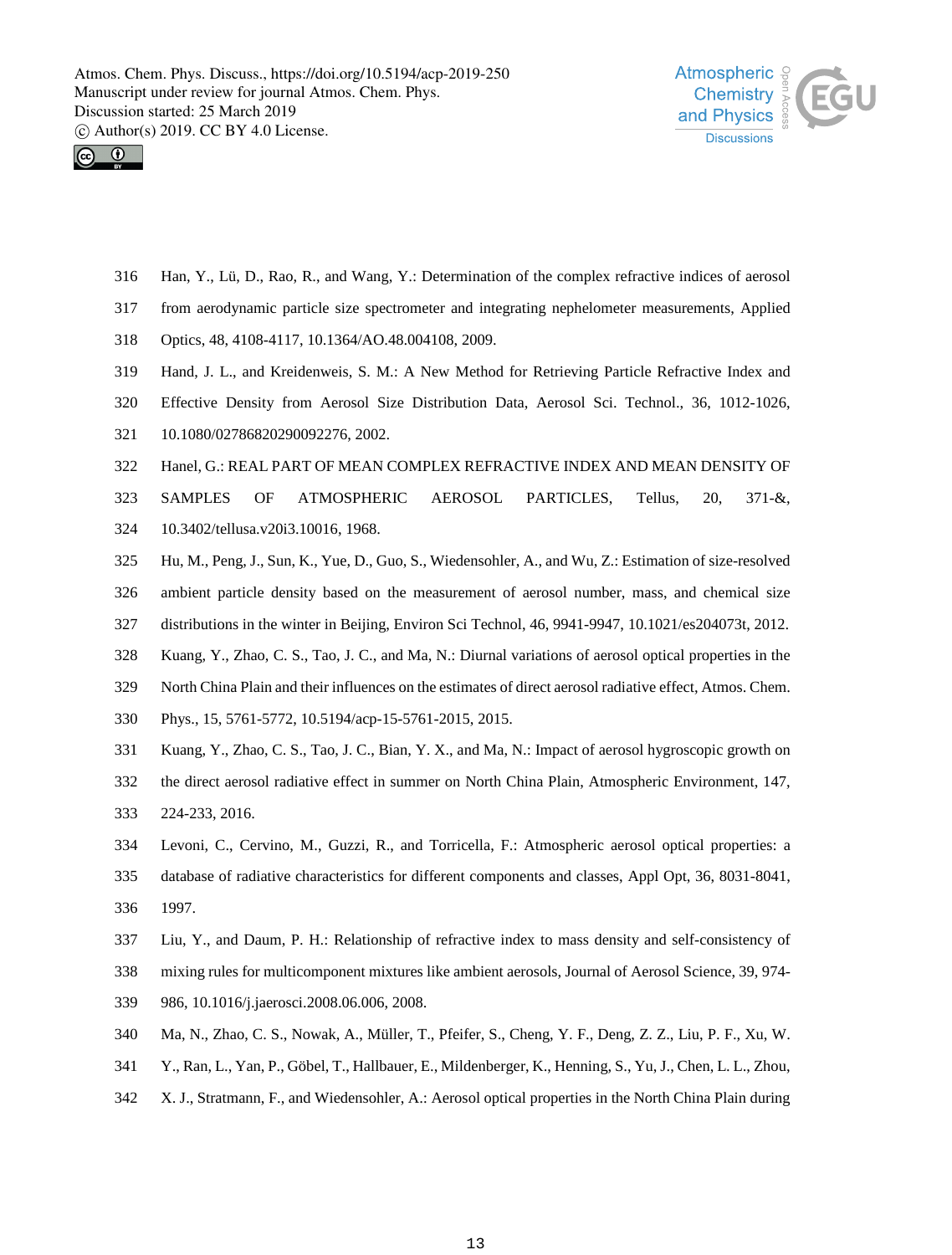



- HaChi campaign: an in-situ optical closure study, Atmos. Chem. Phys., 11, 5959-5973, 10.5194/acp-
- 11-5959-2011, 2011.
- Moise, T., Flores, J. M., and Rudich, Y.: Optical properties of secondary organic aerosols and their
- changes by chemical processes, Chemical Reviews, 115, 4400-4439, 2015.
- Müller, T., Laborde, M., Kassell, G., and Wiedensohler, A.: Design and performance of a three-
- wavelength LED-based total scatter and backscatter integrating nephelometer, Atmos. Meas. Tech., 4,
- 1291-1303, 10.5194/amt-4-1291-2011, 2011.
- Peng, J., Hu, M., Guo, S., Du, Z., Zheng, J., Shang, D., Levy Zamora, M., Zeng, L., Shao, M., Wu, Y.-
- S., Zheng, J., Wang, Y., Glen, C. R., Collins, D. R., Molina, M. J., and Zhang, R.: Markedly enhanced
- absorption and direct radiative forcing of black carbon under polluted urban environments,
- Proceedings of the National Academy of Sciences, 113, 4266-4271, 10.1073/pnas.1602310113, 2016.
- Qiao, K., Wu, Z., Pei, X., Liu, Q., Shang, D., Zheng, J., Du, Z., Zhu, W., Wu, Y., Lou, S., Guo, S.,
- Chan, C. K., Pathak, R. K., Hallquist, M., and Hu, M.: Size-resolved effective density of submicron
- particles during summertime in the rural atmosphere of Beijing, China, Journal of Environmental
- Sciences, 10.1016/j.jes.2018.01.012, 2018.
- Ricchiazzi, P., Yang, S., Gautier, C., and Sowle, D.: SBDART: A Research and Teaching Software
- Tool for Plane-Parallel Radiative Transfer in the Earth's Atmosphere, Bulletin of the American
- Meteorological Society, 79, 2101-2114, 10.1175/1520-0477(1998)079<2101:sarats>2.0.co;2, 1998.
- Seinfeld, J. H., Pandis, S. N., and Noone, K.: Atmospheric Chemistry and Physics: From Air Pollution
- to Climate Change, Environment Science & Policy for Sustainable Development, 40, 26-26, 1998.
- Stelson, A. W.: Urban aerosol refractive index prediction by partial molar refraction approach,
- Environ.sci.technol, 24:11, 1676-1679, 1990.
- Tao, J. C., Zhao, C. S., Ma, N., and Liu, P. F.: The impact of aerosol hygroscopic growth on the single-
- scattering albedo and its application on the NO2 photolysis rate coefficient, Atmos. Chem. Phys., 14,
- 12055-12067, 10.5194/acp-14-12055-2014, 2014.
- Wex, H., Neusüß, C., Wendisch, M., Stratmann, F., Koziar, C., Keil, A., Wiedensohler, A., and Ebert,
- M.: Particle scattering, backscattering, and absorption coefficients: An in situ closure and sensitivity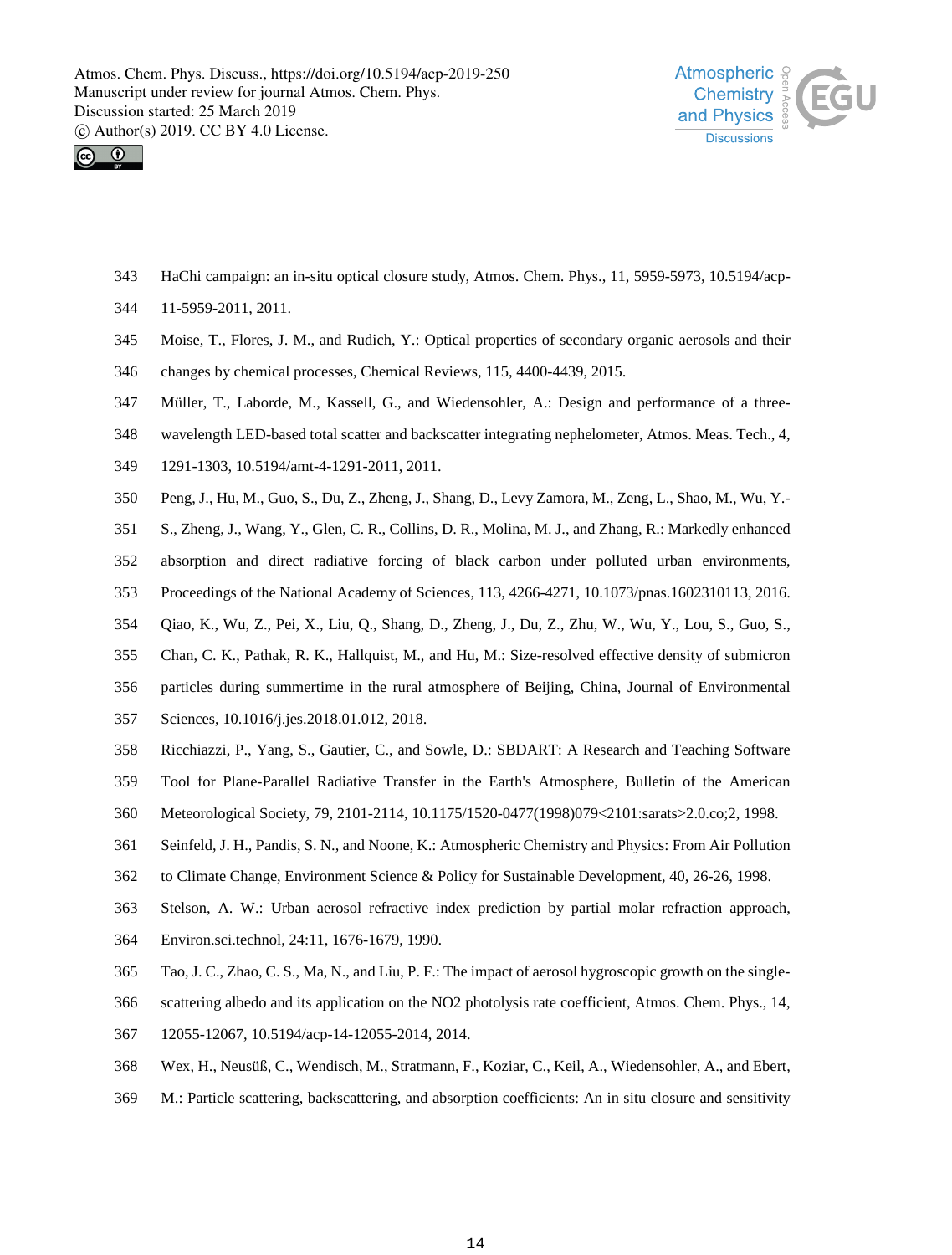



- study, Journal of Geophysical Research: Atmospheres, 107, LAC 4-1-LAC 4-18,
- 10.1029/2000jd000234, 2002.
- Yue, G. K., Poole, L. R., Wang, P. H., and Chiou, E. W.: STRATOSPHERIC AEROSOL ACIDITY,
- DENSITY, AND REFRACTIVE-INDEX DEDUCED FROM SAGE-II AND NMC
- TEMPERATURE DATA, J Geophys Res-Atmos, 99, 3727-3738, 10.1029/93jd02989, 1994.
- Zarzana, K. J., Cappa, C. D., and Tolbert, M. A.: Sensitivity of Aerosol Refractive Index Retrievals
- Using Optical Spectroscopy, Aerosol Sci. Technol., 48, 1133-1144, 10.1080/02786826.2014.963498,
- 2014.
- Zhang, G., Bi, X., Qiu, N., Han, B., Lin, Q., Peng, L., Chen, D., Wang, X., Peng, P., apos, an, Sheng,
- G., and Zhou, Z.: The real part of the refractive indices and effective densities for chemically
- segregated ambient aerosols in Guangzhou measured by a single-particle aerosol mass spectrometer,
- Atmospheric Chemistry and Physics, 16, 2631-2640, 10.5194/acp-16-2631-2016, 2016.
- Zhao, G., Zhao, C., Kuang, Y., Tao, J., Tan, W., Bian, Y., Li, J., and Li, C.: Impact of aerosol
- hygroscopic growth on retrieving aerosol extinction coefficient profiles from elastic-backscatter lidar
- signals, Atmospheric Chemistry and Physics, 17, 12133-12143, 10.5194/acp-17-12133-2017, 2017.
- Zhao, G., Zhao, C., Kuang, Y., Bian, Y., Tao, J., Shen, C., and Yu, Y.: Calculating the aerosol
- asymmetry factor based on measurements from the humidified nephelometer system, Atmospheric
- Chemistry and Physics, 18, 9049-9060, 10.5194/acp-18-9049-2018, 2018a.
- Zhao, G., Zhao, C., Zhao, W., and Hello, W.: Method to measure the size-resolved real part of aerosol
- refractive index, Atmos. Meas. Tech. Discuss., 2018, 1-20, 10.5194/amt-2018-399, 2018b.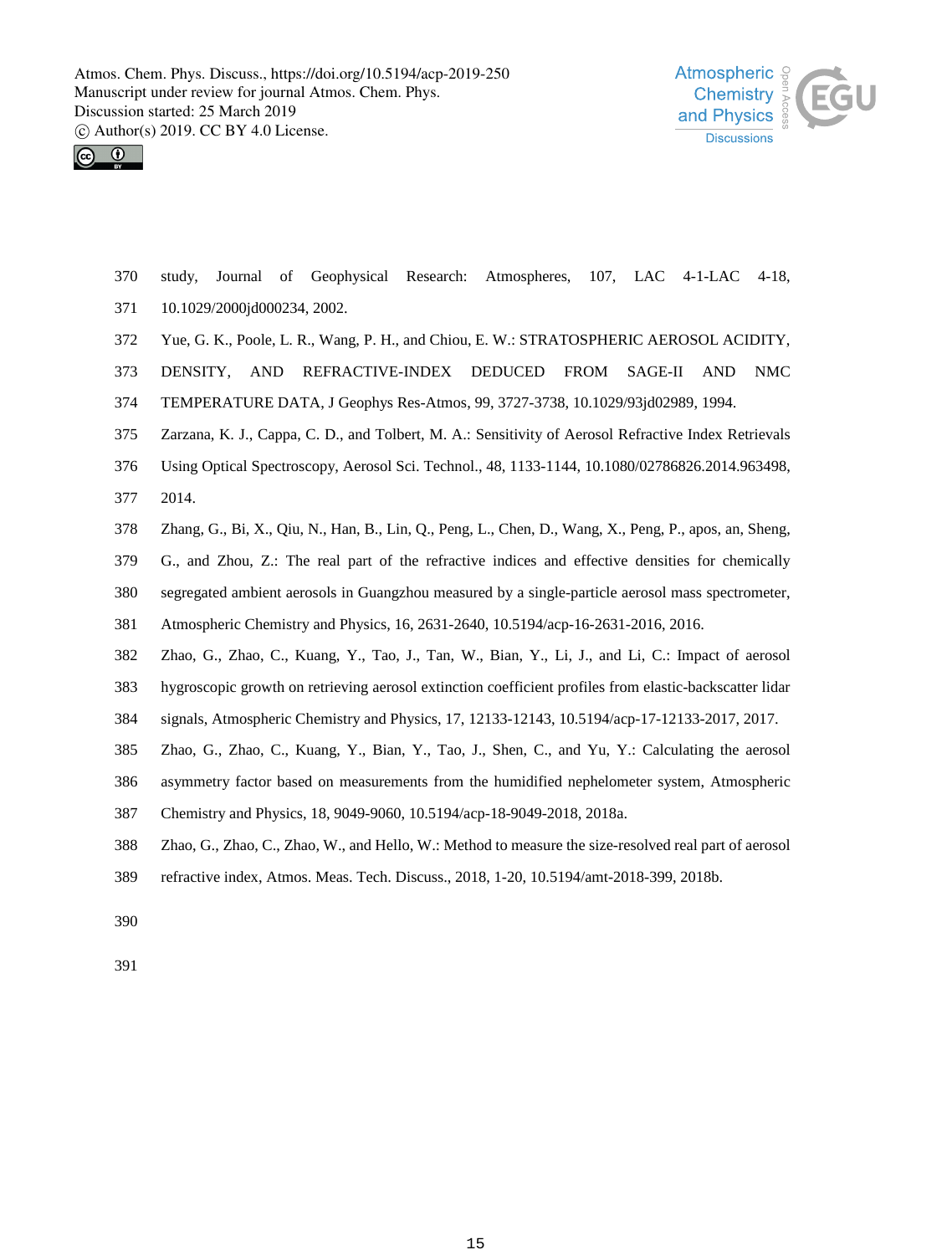



392



393

**S94 Figure 1.** Time series of the measured (a) size-resolved RRI in filled color, σ<sub>sca</sub> at 525nm in black dotted line and (b) the size-resolved  $ρ<sub>eff</sub>$ .<br>396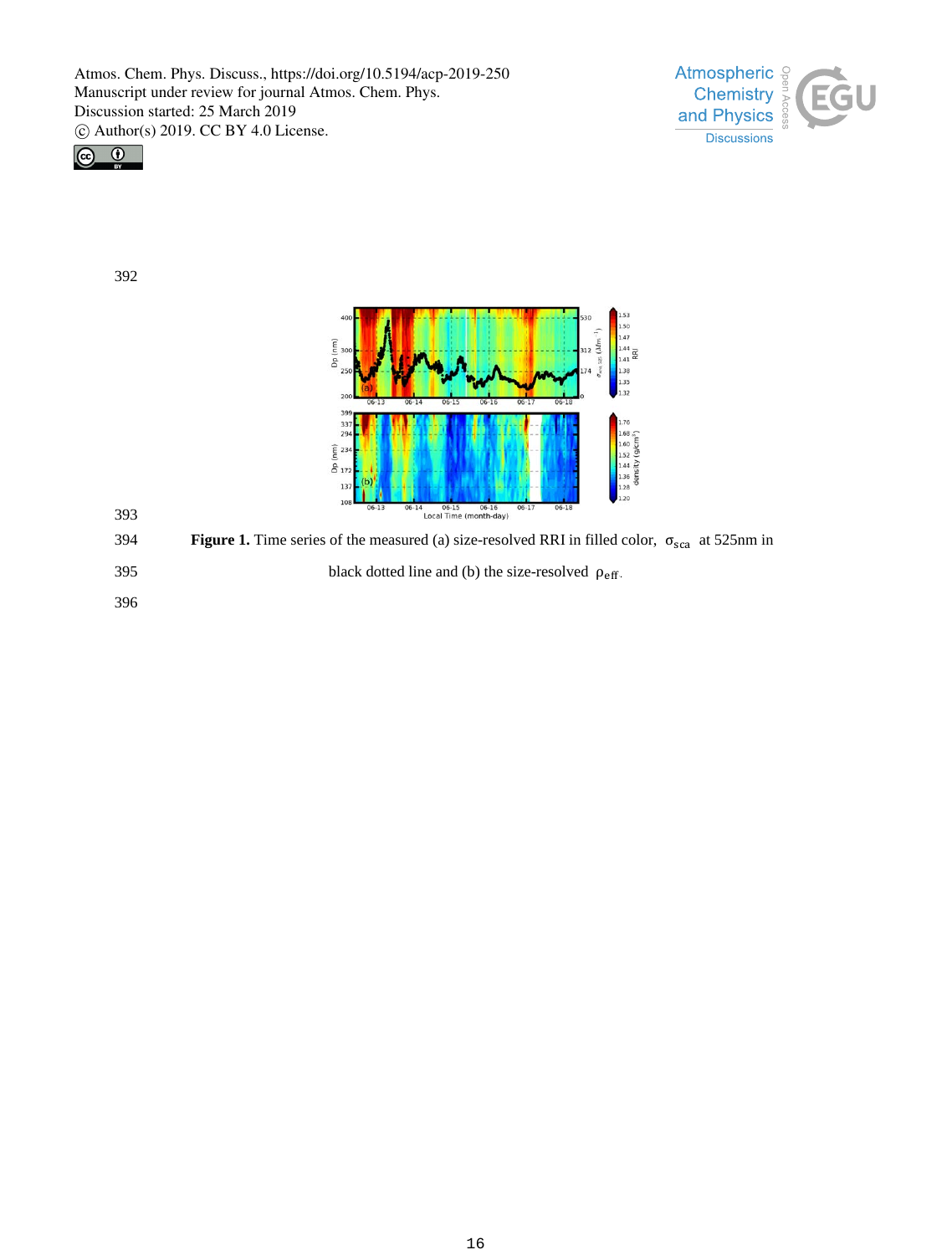





397

398 **Figure 2.** Daily variations of the RRI (a), (c) (e), and the probability distribution of the measured 399 RRI (b), (d) (f) for the (a), (b) 200 nm, (c), (d) 300 nm, and (e), (f) 450nm aerosol respectively. The 400 box and whisker plots represent the  $5<sup>th</sup>$ ,  $25<sup>th</sup>$ ,  $75<sup>th</sup>$  and  $95<sup>th</sup>$  percentiles.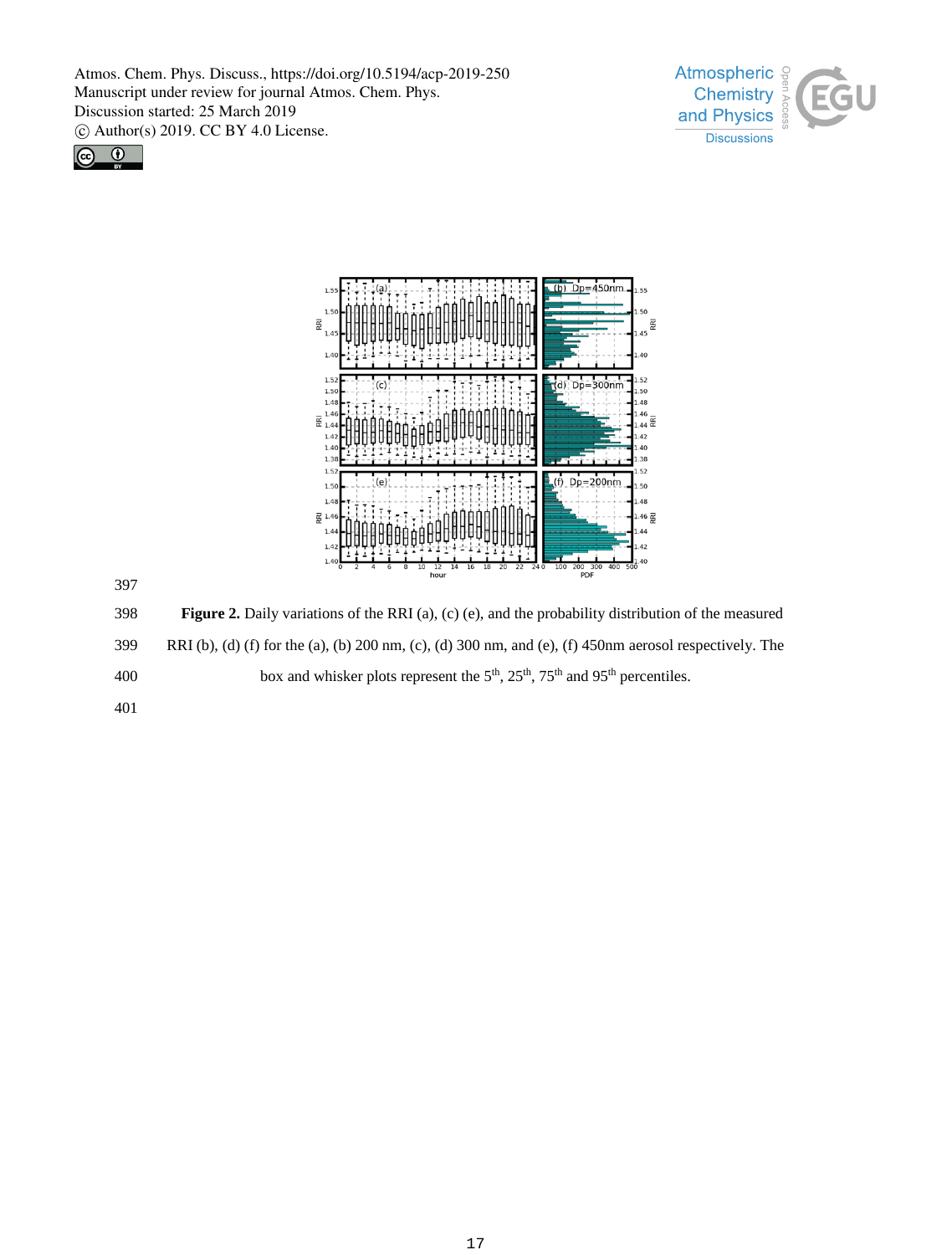







403 **Figure 3.** Comparison the measured RRI at 300nm with the measured (a) σsca at 525nm, mass 404 fraction of (b) OM, (c)  $SO_4^{2-}$ , (d)  $Cl^-$ , (e)  $NH_4^+$  and (f)  $NO_3^-$ .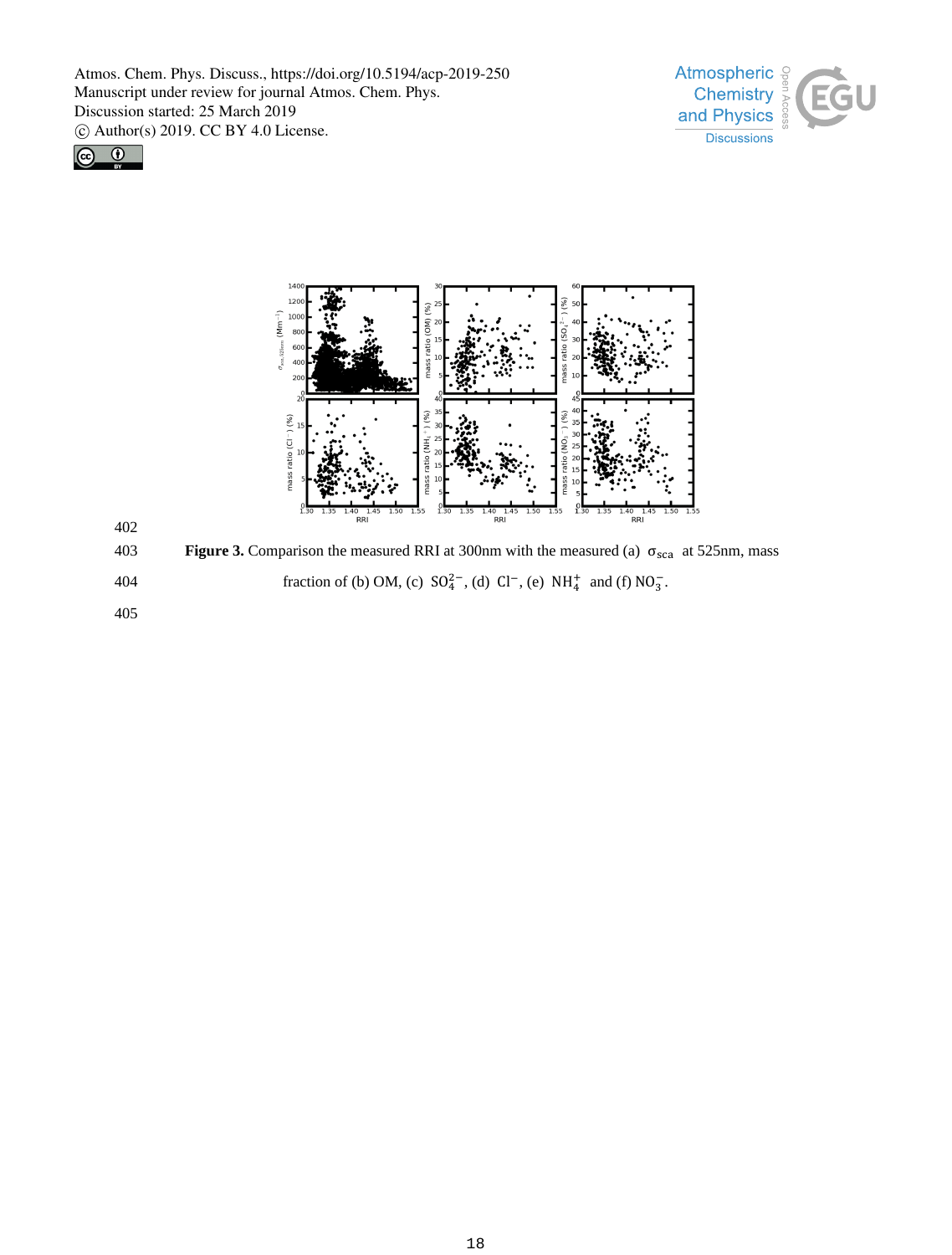





406

407 **Figure 4.** Comparison between the measured density and specific refractive index Re.